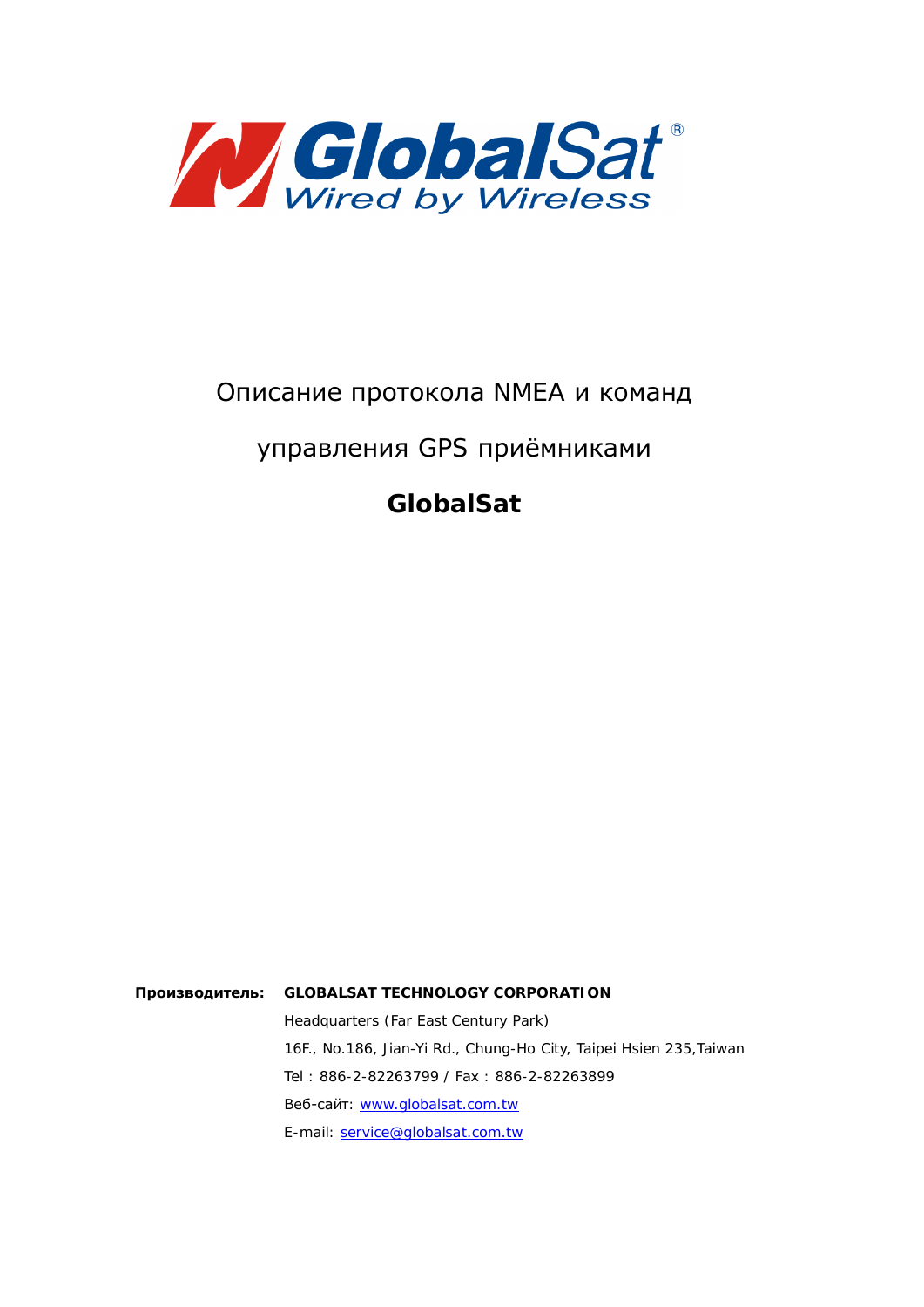# КОМАНДЫ ВЗАИМОДЕЙСТВИЯ ПО GPS приёмника

### 1. **Команды вывода данных** NMEA

**GGA** - Global Positioning System Fixed Data

Пример сообщения GGA:

\$GPGGA,161229.487,3723.2475,N,12158.3416,W,1,07,1.0,9.0,M,,,,0000\*18

| Название                      | Пример     | Единицы | Описание                                    |
|-------------------------------|------------|---------|---------------------------------------------|
| Message ID                    | \$GPGGA    |         | Заголовок сообщения GGA                     |
| <b>UTC Time</b>               | 161229.487 |         | hhmmss.sss - время UTC                      |
| Latitude                      | 3723.2475  |         | ddmm.mmmm - широта                          |
| N/S Indicator                 | N          |         | $N =$ северная или S = южная широта         |
| Longitude                     | 12158.3416 |         | dddmm.mmmm - долгота                        |
| E/W Indicator                 | W          |         | $E =$ восточная или W = западная<br>долгота |
| Position Fix Indicator        | 1          |         | См. таблицу 2.2                             |
| Satellites Used               | 07         |         | Значение от 0 до 12                         |
| <b>HDOP</b>                   | 1.0        |         | Horizontal Dilution of Precision            |
| MSL Altitude <sup>1</sup>     | 9.0        | метры   |                                             |
| Units                         | M          | метры   |                                             |
| Geoid Separation <sup>1</sup> |            | метры   |                                             |
| Units                         | M          | метры   |                                             |
| Age of Diff. Corr.            |            | second  | Пусто, если DGPS не используется            |
| Diff. Ref. Station ID         | 0000       |         |                                             |
| Checksum*                     | $*18$      |         | Контрольная сумма                           |
| $<$ CR $>$ $<$ LF $>$         |            |         | Конец сообщения                             |

Таблица 2.1. Формат данных GGA.

 $^1$ . SiRF Technology Inc. не поддерживает коррекцию геоида. Значение по-умолчанию - WGS84.

|  | Таблица 2.2. Флаг фиксации позиции (Position Fix Indicator) |  |
|--|-------------------------------------------------------------|--|
|--|-------------------------------------------------------------|--|

| Название | Описание                            |
|----------|-------------------------------------|
| Ο        | Позиция не определена               |
|          | Режим GPS SPS, позиция определена   |
| 2        | Режим DGPS, SPS, позиция определена |
| 3        | Режим GPS PPS, позиция определена   |

\* Контрольная сумма: 8-битовая сумма (XOR) ASCII кодов всех символов (включая «,») в выражении между символами «\$» и «\*» (исключая их). Результат сложения записывается в явном виде после «\*». Более подробную информацию с примерами Вы можете найти по адресу: <http://www.visualgps.net/papers/NMEAParser/>

\*\*<CR><LF> в шестнадцатеричном виде имеют значения «0D» и «0A».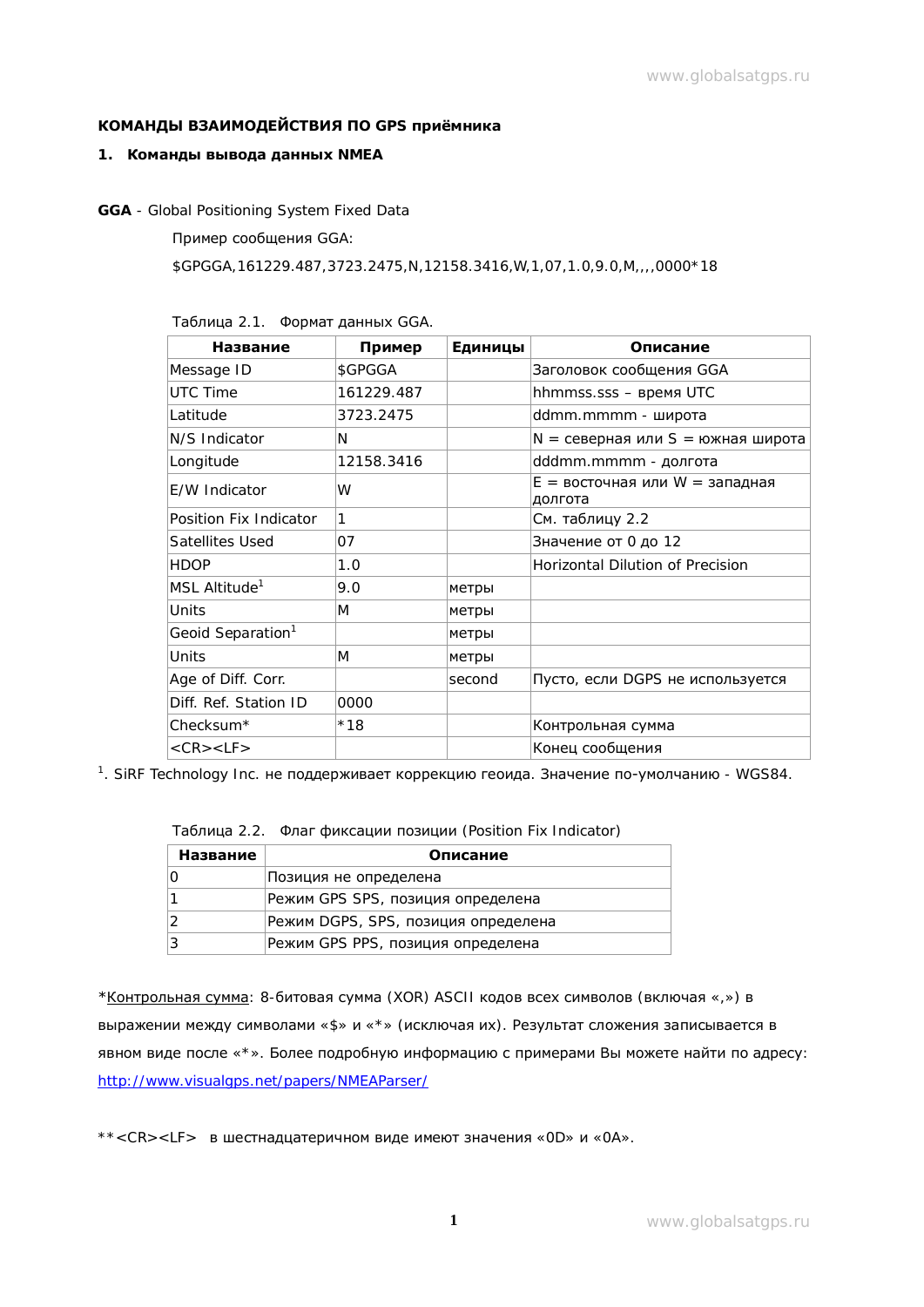## **GLL** - Geographic Position-Latitude/Longitude

# Пример сообщения GLL:

\$GPGLL,3723.2475,N,12158.3416,W,161229.487,A\*2C

## Таблица 2.3. Формат данных GLL.

| Название              | Пример     | Единицы | Описание                           |
|-----------------------|------------|---------|------------------------------------|
| Message ID            | \$GPGLL    |         | Заголовок сообщения GLL            |
| Latitude              | 3723.2475  |         | ddmm.mmmm - широта                 |
| IN/S Indicator        | N          |         | $N =$ северная или S = южная       |
|                       |            |         | широта                             |
| Longitude             | 12158.3416 |         | dddmm.mmmm - долгота               |
| E/W Indicator         | W          |         | $E =$ восточная или $W =$ западная |
|                       |            |         | долгота                            |
| UTC Position          | 161229.487 |         | hhmmss.sss - время UTC             |
| Status                | Α          |         | A = данные валидны или V =         |
|                       |            |         | данные не валидны                  |
| Checksum              | $*2C$      |         | Контрольная сумма                  |
| $<$ CR $>$ $<$ LF $>$ |            |         | Конец сообщения                    |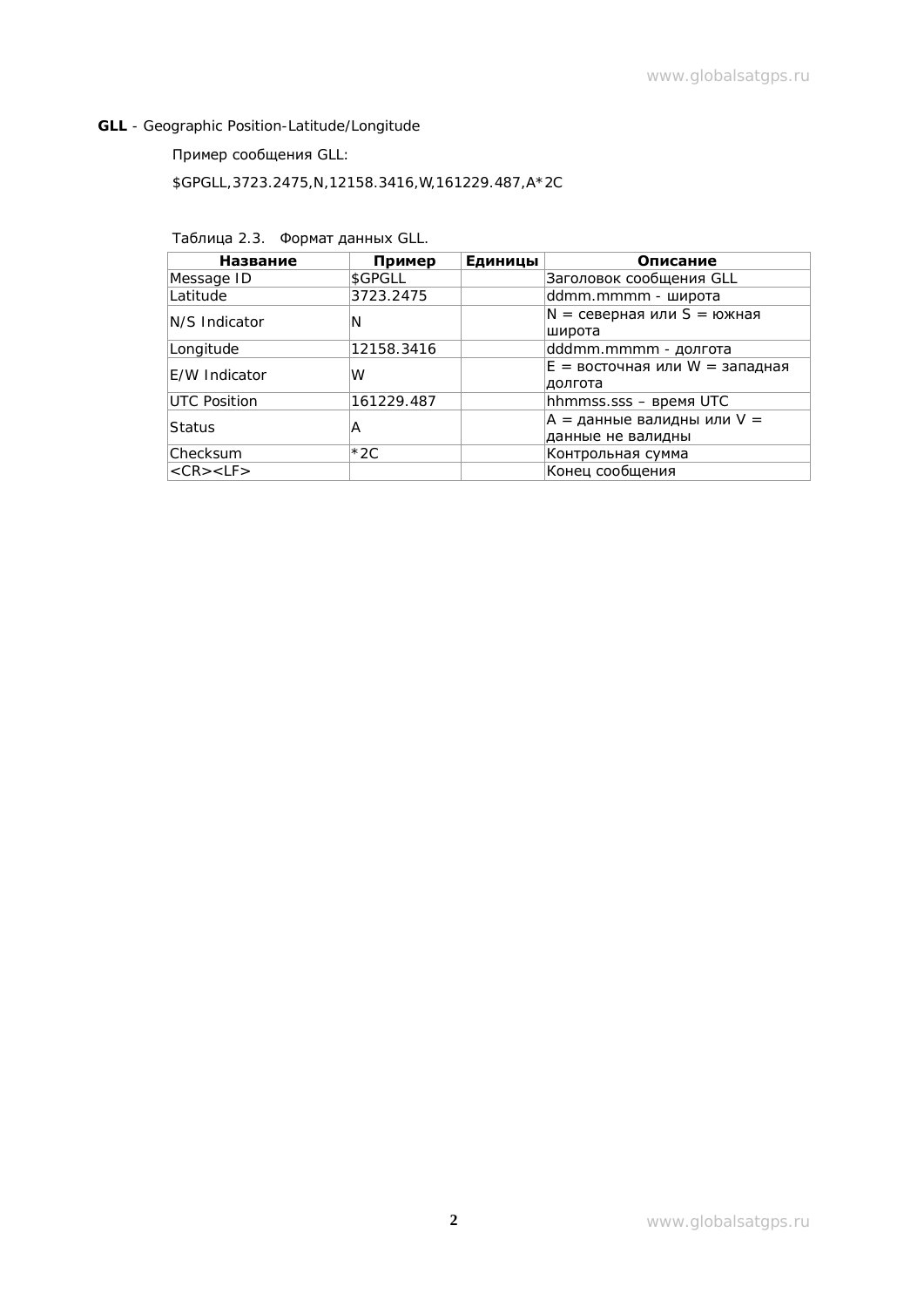#### **GSA** - GNSS DOP and Active Satellites

Пример сообщения GSA:

\$GPGSA,A,3,07,02,26,27,09,04,15,,,,,,1.8,1.0,1.5\*33

Таблица 2.4. Формат данных GSA.

| Название                    | Пример  | Единицы | Описание                         |
|-----------------------------|---------|---------|----------------------------------|
| Message ID                  | \$GPGSA |         | Заголовок сообщения GSA          |
| Mode1                       | A       |         | Режим 1, см. таблицу 2.5         |
| Mode2                       | 3       |         | Режим 2, см. таблицу 2.6         |
| Satellite Used <sup>1</sup> | 07      |         | Канал № 1                        |
| Satellite Used <sup>1</sup> | 02      |         | Канал № 2                        |
| .                           |         |         |                                  |
| Satellite Used <sup>1</sup> |         |         | Канал № 12                       |
| <b>PDOP</b>                 | 1.8     |         | Position dilution of Precision   |
| <b>HDOP</b>                 | 1.0     |         | Horizontal dilution of Precision |
| <b>VDOP</b>                 | 1.5     |         | Vertical dilution of Precision   |
| Checksum                    | $*33$   |         | Контрольная сумма                |
| $<$ CR $>$ $<$ LF $>$       |         |         | Конец сообщения                  |

<sup>1</sup>. Спутник, использованный в расчёте позиции.

Таблица 2.5. Режим 1 (Mode1)

| Название | Описание                                           |
|----------|----------------------------------------------------|
| ΙM       | Manual-forced to operate in 2D or 3D mode          |
|          | 2D automatic-allowed to automatically switch 2D/3D |

Таблица 2.6. Режим 2 (Mode2)

| Название | Описание                                      |  |  |
|----------|-----------------------------------------------|--|--|
|          | Позиция не определена                         |  |  |
|          | 2D - позиция определена, высоте не определена |  |  |
| 13       | 3D – позиция и высота определена              |  |  |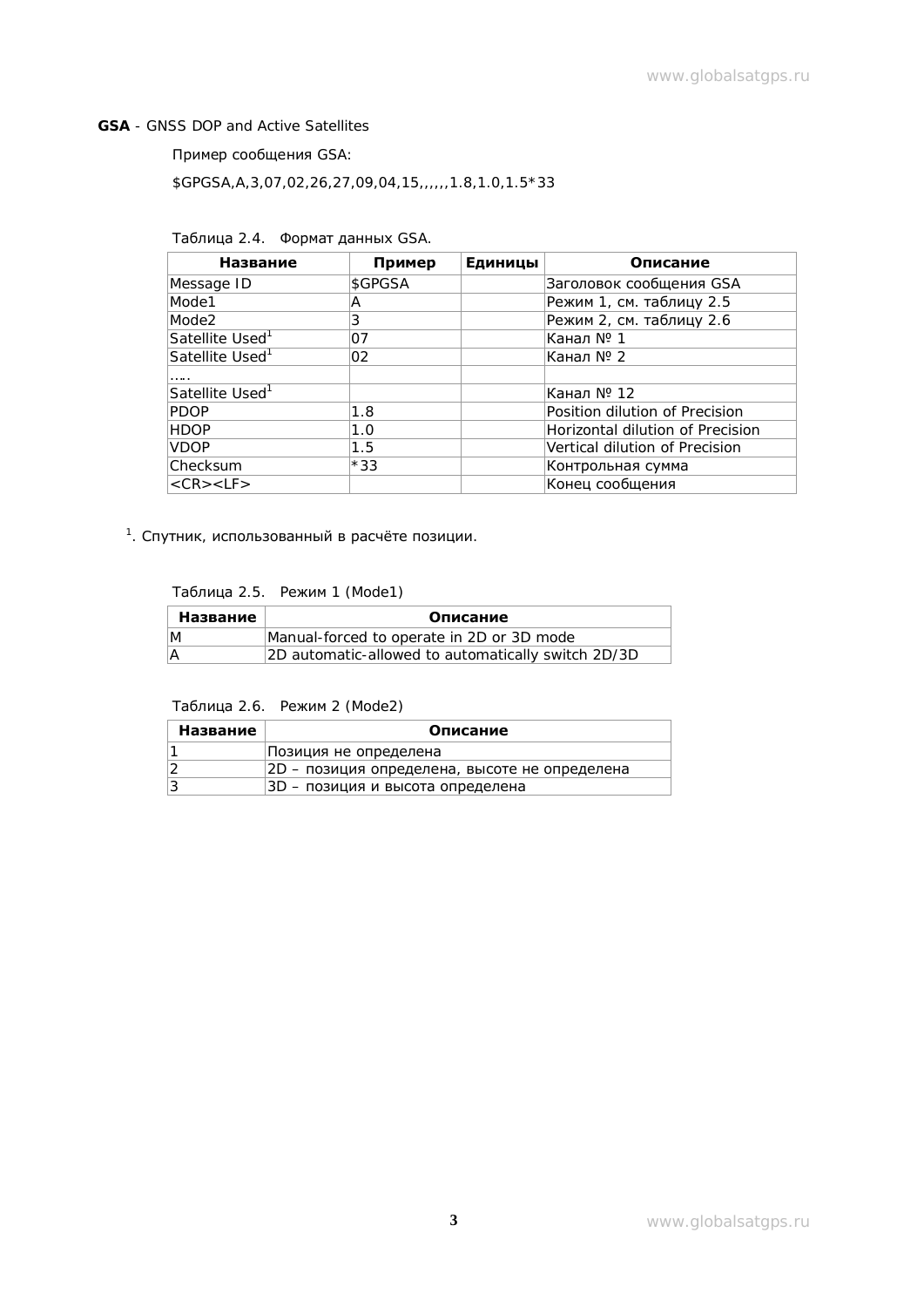#### **GSV** - GNSS Satellites in View

Пример сообщения GSV:

\$GPGSV,2,1,07,07,79,048,42,02,51,062,43,26,36,256,42,27,27,138,42\*71 \$GPGSV,2,2,07,09,23,313,42,04,19,159,41,15,12,041,42\*41

| Таблица 2.7. Формат данных GSV |
|--------------------------------|
|                                |

| Название                        | Пример  | Единицы | Описание                        |
|---------------------------------|---------|---------|---------------------------------|
| Message ID                      | \$GPGSV |         | Заголовок сообщения GSV         |
| Number of Messages <sup>1</sup> | 2       |         | Количество частей (от 1 до 3)   |
| Message Number <sup>1</sup>     |         |         | Номер части (от 1 до 3)         |
| Satellites in View              | 07      |         |                                 |
| Satellite ID                    | 07      |         | Channel 1 (от 1 до 32)          |
| Elevation                       | 79      | градусы | Channel 1 (от 0 до 90)          |
| Azimuth                         | 048     | градусы | Channel 1 (True, от 0 до 359)   |
|                                 |         |         | Сила сигнала (от 0 до 99). Если |
| SNR(C/No)                       | 42      | dBHz    | спутник не обсчитывается, то    |
|                                 |         |         | «пусто»                         |
|                                 | .       | .       |                                 |
| Satellite ID                    | 27      |         | Channel 4 (от 1 до 32)          |
| Elevation                       | 27      | градусы | Channel 4 (от 0 до 90)          |
| Azimuth                         | 138     | градусы | Channel 4 (True, от 0 до 359)   |
|                                 |         |         | Сила сигнала (от 0 до 99). Если |
| SNR(C/No)                       | 42      | dBHz    | спутник не обсчитывается, то    |
|                                 |         |         | «пусто»                         |
| Checksum                        | $*71$   |         | Контрольная сумма               |
| $<$ CR $>$ $<$ LF $>$           |         |         | Конец сообщения                 |

 $1.$  В зависимости от количества «видимых» спутников, GSV может разбиваться на несколько частей. В данном случае их 2.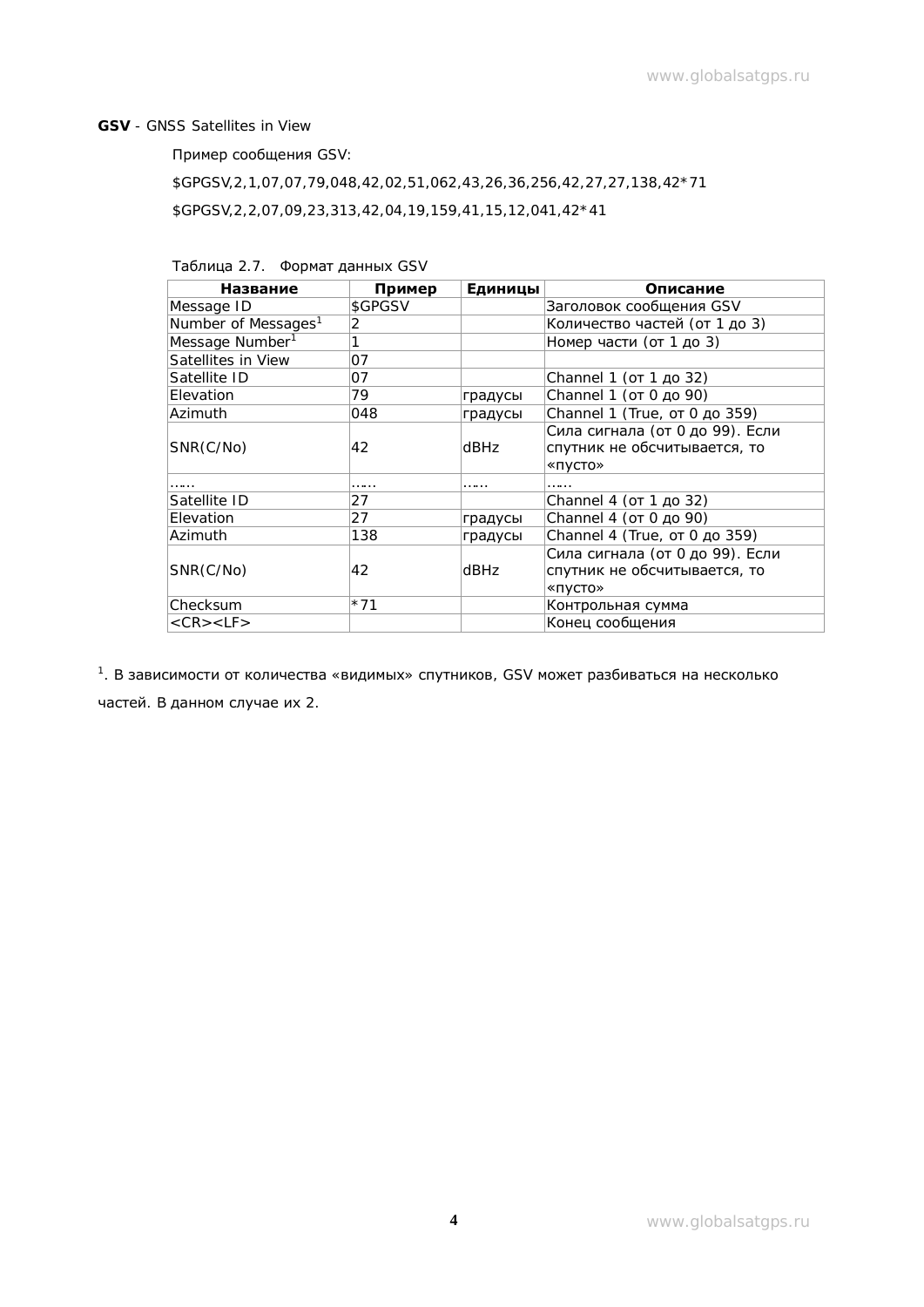#### **RMC** - Recommended Minimum Specific GNSS Data

### Пример сообщения RMC:

\$GPRMC,161229.487,A,3723.2475,N,12158.3416,W,0.13,309.62,120598,,\*10

| Таблица 2.7. | Формат данных RMC |
|--------------|-------------------|
|--------------|-------------------|

| Название                        | Пример     | Единицы      | Описание                            |
|---------------------------------|------------|--------------|-------------------------------------|
| Message ID                      | \$GPRMC    |              | Заголовок сообщения RMC             |
| UTC Time                        | 161229.487 |              | hhmmss.sss - время UTC              |
| Status                          | A          |              | A = данные валидны или V = данные   |
|                                 |            |              | не валидны                          |
| Latitude                        | 3723.2475  |              | ddmm.mmmm - широта                  |
| N/S Indicator                   | N          |              | $N =$ северная или S = южная широта |
| Longitude                       | 12158.3416 |              | dddmm.mmmm - долгота                |
| E/W Indicator                   | W          |              | $E =$ восточная или $W =$ западная  |
|                                 |            |              | долгота                             |
| Speed Over Ground               | 0.13       | $y$ злы $^2$ | Измеренная горизонтальная скорость  |
|                                 |            |              | Измеренное направление движения     |
| Course Over Ground              | 309.62     | градусы      | (курс), относительно истинного      |
|                                 |            |              | направления на Север                |
| Date                            | 120598     |              | ddmmyy - дата                       |
| Magnetic Variation <sup>3</sup> |            | градусы      | $E =$ восточная или $W =$ западная  |
| Checksum                        | $*10$      |              | Контрольная сумма                   |
| $<$ CR $>$ $<$ LF $>$           |            |              | Конец сообщения                     |

<sup>2</sup>. 1 узел = 1.852 км/ч = 0.5144 м/сек = 30.86667 м/мин.

<sup>3</sup>. SiRF Technology Inc. не поддерживает коррекцию геоида. «Course Over Ground» рассчи-

тывается по WGS84.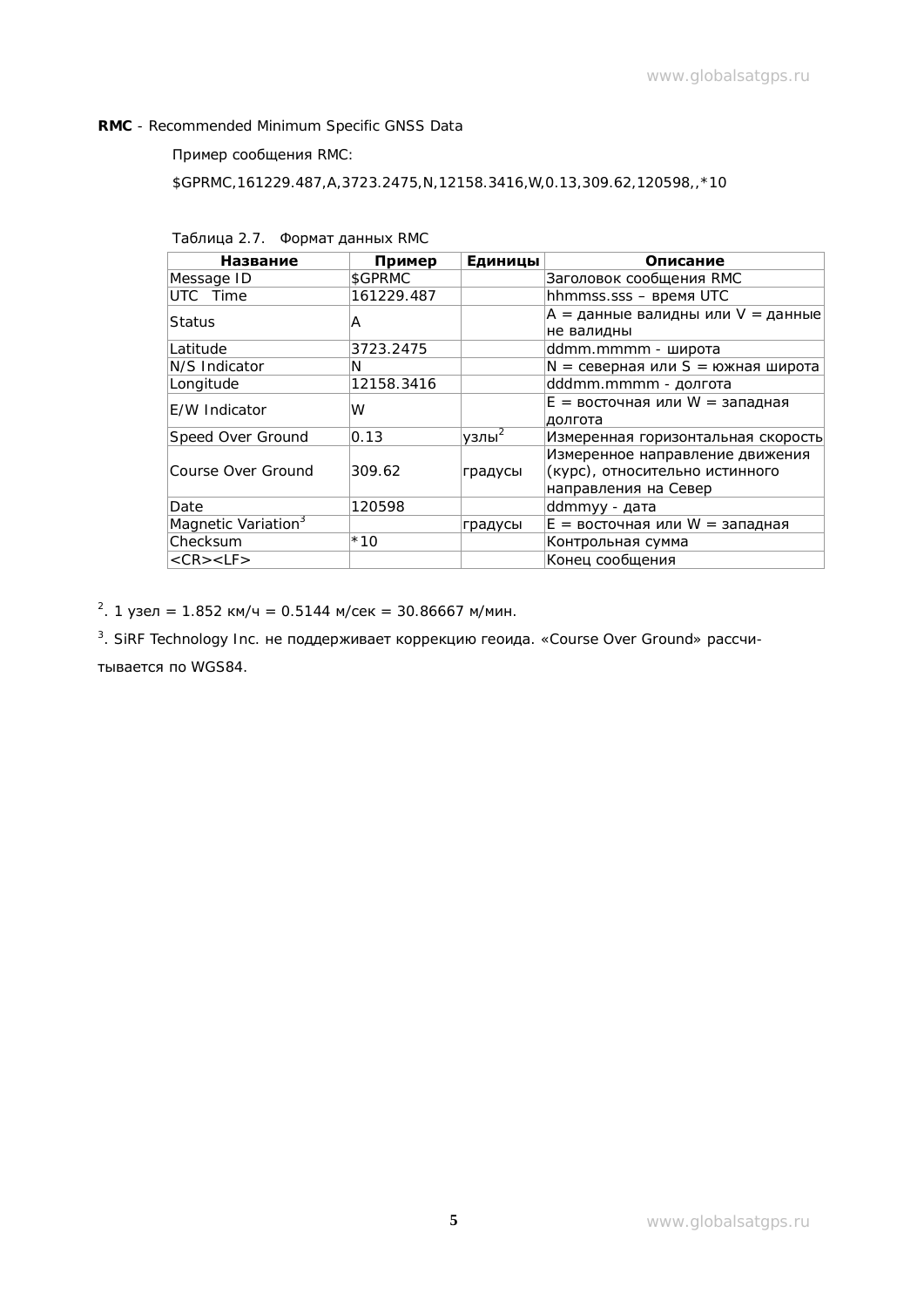## **VTG** - Course Over Ground and Ground Speed

Пример сообщения VTG:

\$GPVTG,309.62,T,,M,0.13,N,0.2,K\*6E

| Таблица 2.8. Формат данных VTG |  |  |
|--------------------------------|--|--|
|                                |  |  |

| <b>Название</b>       | Пример  | Единицы  | Описание                                   |
|-----------------------|---------|----------|--------------------------------------------|
| Message ID            | \$GPVTG |          | Заголовок сообщения VTG                    |
| Course                | 309.62  | градусы  | Измеренное направление<br>движения (курс)  |
| Reference             |         |          | Магнитное склонение - на<br>истинный север |
| Course                |         | градусы  | Измеренное направление<br>движения (курс)  |
| Reference             | M       |          | Магнитное склонение - на                   |
|                       |         |          | магнитный север                            |
| Speed                 | 0.13    | узлы $4$ | Измеренная горизонтальная                  |
|                       |         |          | скорость                                   |
| Units                 | N       |          | Узлы                                       |
| Speed                 | 0.2     | км/ч     | Измеренная горизонтальная                  |
|                       |         |          | скорость                                   |
| <b>Units</b>          | K       |          | Километры в час                            |
| Checksum              | $*6E$   |          | Контрольная сумма                          |
| $<$ CR $>$ $<$ LF $>$ |         |          | Конец сообщения                            |

<sup>4</sup>. 1 узел = 1.852 км/ч = 0.5144 м/сек = 30.86667 м/мин.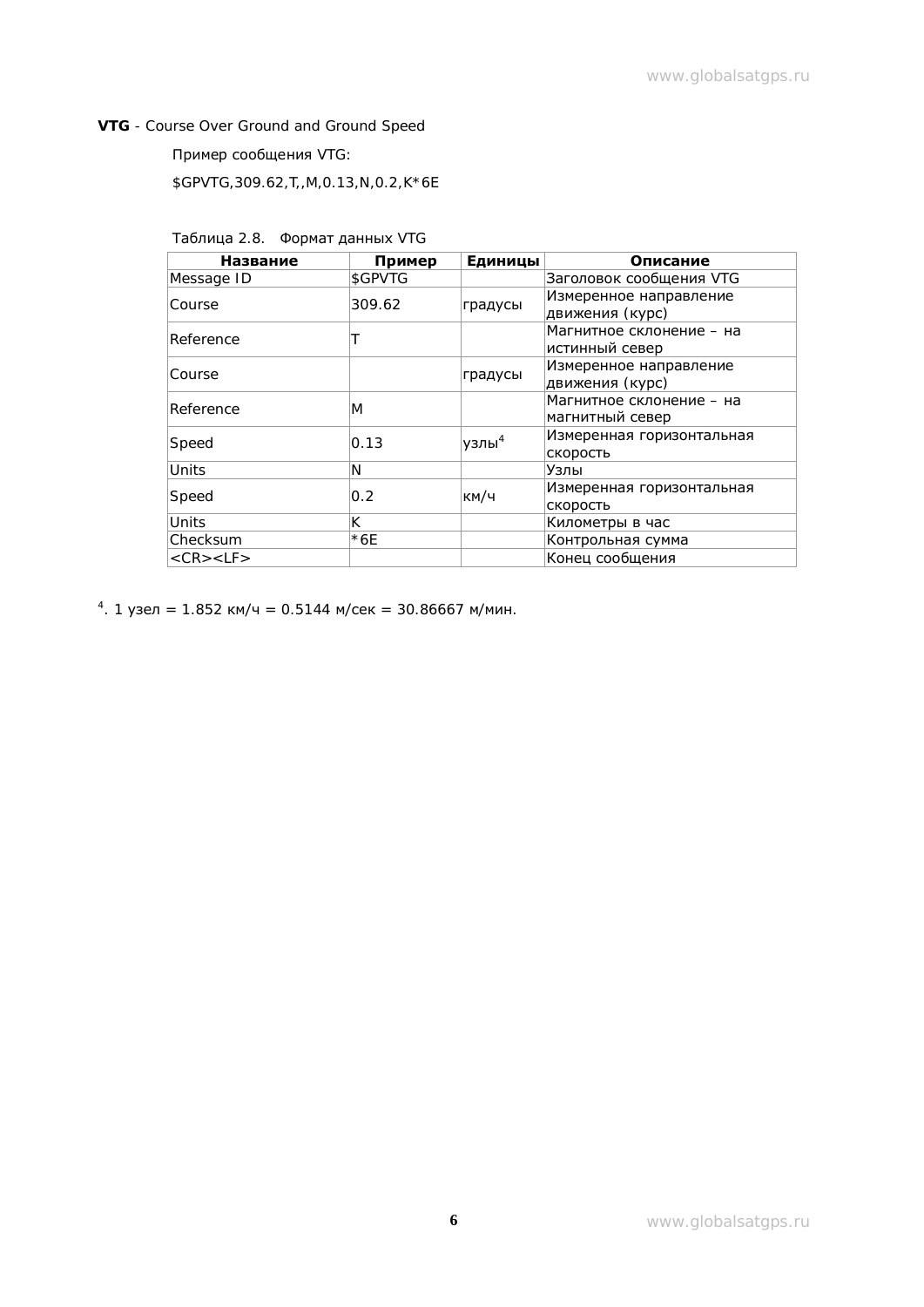#### $2$  **Команды управления работой приёмника**

#### А) **Настройка порта передачи данных**

#### **ID:100 • Параметры и протокол порта** A (TXA/RXA)

Эта команда используется для установки рабочего протокола (Двоичный SiRF или NMEA 0183) и/или настройки параметров передачи данных (скорость порта, биты данных, стоповые биты, чётность).

При получении корректной команды, параметры сохраняются в SRAM и происходит рестарт модуля с новыми параметрами.

#### Формат команды:

\$PSRF100,<protocol>,<baud>,<DataBits>,<StopBits>,<Parity>\*CKSUM<CR><LF>

| <protocol></protocol> | (протокол)              | $O = \Delta$ воичный SiRF, 1 = NMEA 0183  |
|-----------------------|-------------------------|-------------------------------------------|
| <baud></baud>         | (скорость порта, бит/с) | 1200, 2400, 4800, 9600, 19200, 38400      |
| <databits></databits> | (биты данных)           | 8, 7. (Двоичный SiRF требует установки 8) |
| $<$ StopBits $>$      | (стоповые биты)         | O.1                                       |
| $\langle$ Parity>     | (чётность)              | 0 = Нет, 1 = Нечётные, 2 = Чётные         |

Пример: Переключение в Двоичный SiRF с параметрами 9600,8,N,1 \$PSRF100,0,9600,8,1,0\*0C<CR><LF>

\* Контрольная сумма: 8-битовая сумма (XOR) ASCII кодов всех символов (включая «,») в выражении между символами «\$» и «\*» (исключая их). Результат сложения записывается в явном виде после «\*». Более подробную информацию с примерами Вы можете найти по адресу: <http://www.visualgps.net/papers/NMEAParser/>

\*\*<CR><LF> в шестнадцатеричном виде имеют значения «0D» и «0A».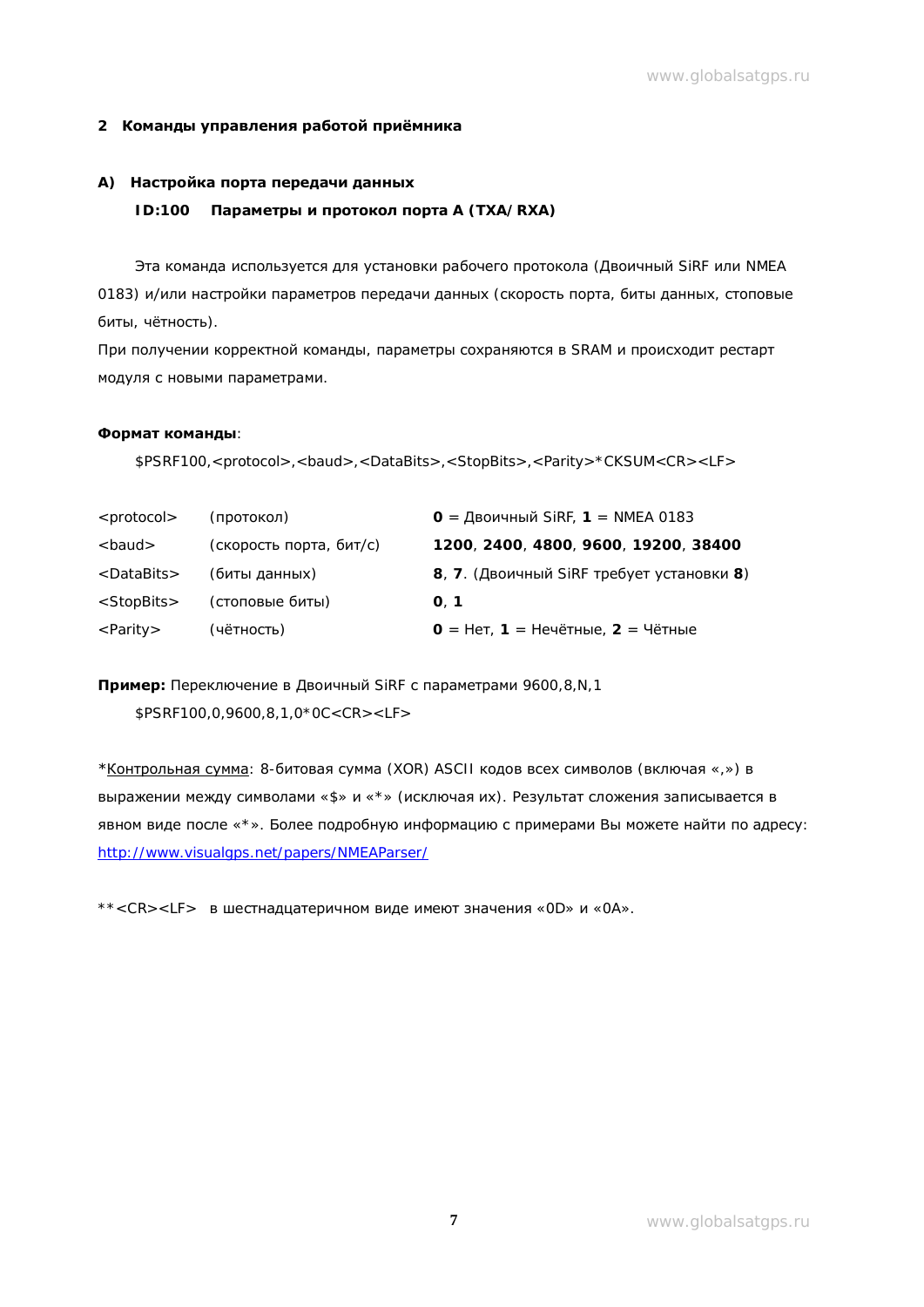#### **ǩ) ǰȕȐȞȐȈȓȐȏȈȞȐȧȕȈȊȐȋȈȞȐȐ**

#### **ID**: 101 Параметры, необходимые для старта

Эта необязательная команда используется для инициализации GPS приёмника для обеспечения «тёплого старта» с помощью известных координат текущей позиции (X, Y, Z), даты и времени. Результатом данной инициализации является быстрый старт GPS приёмника (8 сек.). При получении корректной команды, происходит рестарт модуля с использованием указанных данных в качестве базисных для поиска спутников и определения точной позиции.

#### **ǼȖȘȔȈȚȒȖȔȈȕȌȣ:**

\$PSRF101,<X>,<Y>,<Z>,<ClkOffset>,<TimeOfWeek>,<WeekNo>,<chnlCount>,<ResetCfg> \*CKSUM<CR><LF>

| $<$ $X>$                  | Х координата позиции                                                 | <b>INT32</b>       |
|---------------------------|----------------------------------------------------------------------|--------------------|
| $<$ Y $>$                 | Ү координата позиции                                                 | <b>INT32</b>       |
| $<$ Z $>$                 | Z координата позиции                                                 | <b>INT32</b>       |
| <clkoffset></clkoffset>   | Смещение часов приёмника в Гц. Если возможно, используйте О          |                    |
|                           | (последнее сохранённое значение). Иначе, для GSP1 значение           |                    |
|                           | по-умолчанию 75000, для GSP1/LX - 95000                              | INT <sub>32</sub>  |
| <timeof week=""></timeof> | Время GPS недели                                                     | UINT32             |
| <weekno></weekno>         | Номер GPS недели                                                     | UINT <sub>16</sub> |
|                           | (Номер и время GPS недели рассчитывается по UTC времени)             |                    |
| $\le$ chnlCount $>$       | Количество используемых каналов (1 - 12). Если производительность ЦП |                    |
|                           | модуля недостаточна, можно уменьшить количество используемых каналов |                    |
|                           | (по-умолчанию = 12)                                                  | <b>UBYTE</b>       |
| $<$ ResetCfg $>$          | Битовая маска                                                        | <b>UBYTE</b>       |
|                           | $0 \times 01 =$ Данные валидны, тёплый/горячий старт = 1             |                    |
|                           | $0 \times 02 = 0$ чистить эфимерис, тёплый старт = 1                 |                    |
|                           | $0 \times 04 = 0$ чистить память, холодный старт = 1                 |                    |

Пример: Старт с использованием известных координат и времени.  $$$  PSRF101,-2686700,-4304200,3851624,96000,497260,921,12,3\*7F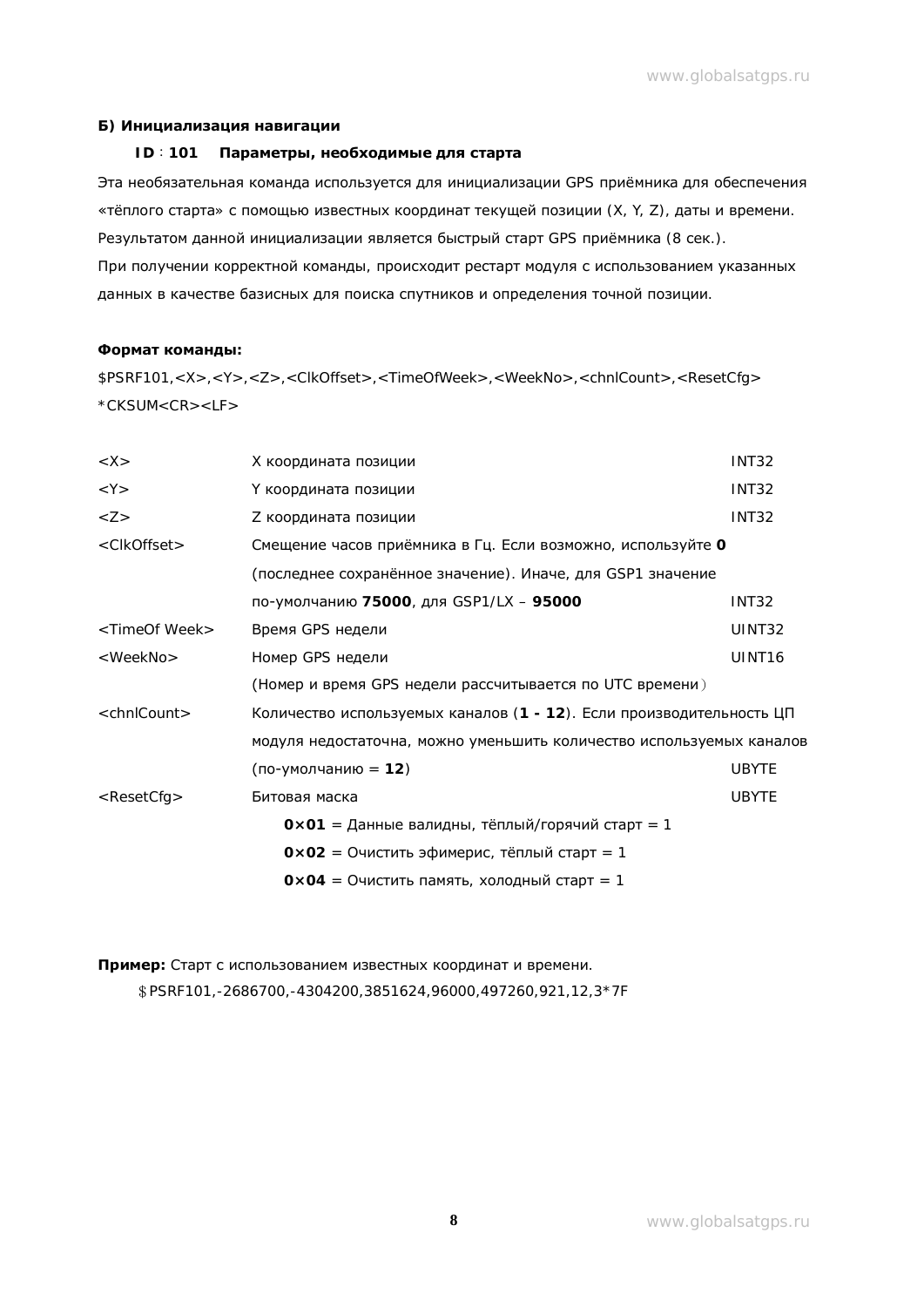#### **В) Настройка порта** DGPS<sup>1</sup>

#### **ID:102 Параметры и протокол порта** B DGPS (RXB)

Эта команда используется для настройки последовательного порта В, используемого для приёма дифференциальных поправок RTCM. Дифференциальные приёмники могут выдавать поправки с различными коммуникационными параметрами. Настройки порта В по-умолчанию: скорость 9600 бит/с, бит данных - 8, стоповый бит - 0, чётность - нет. Если используемый вами приёмник дифференциальных поправок имеет другие настройки коммуникационного порта, используйте эту команду.

При получении корректной команды, параметры сохраняются в SRAM и происходит рестарт модуля с новыми параметрами.

#### **ǼȖȘȔȈȚȒȖȔȈȕȌȣ:**

гPSRF102,<Baud>,<DataBits>,<StopBits>,<Parity>\*CKSUM<CR><LF>

| <baud></baud>         | (скорость порта, бит/с) | 1200, 2400, 4800, 9600, 19200, 38400 |
|-----------------------|-------------------------|--------------------------------------|
| <databits></databits> | (биты данных)           | 8                                    |
| <stopbits></stopbits> | (стоповые биты)         | $\Omega$ . 1                         |
| <parity></parity>     | (чётность)              | 0 = Нет, 1 = Нечётные, 2 = Чётные    |

Пример: Настройка порта DGPS на 9600,8,N,1

\$PSRF102,9600,8,1,0\*12

<sup>1</sup> Функция доступна не во всех GPS приёмниках GlobalSat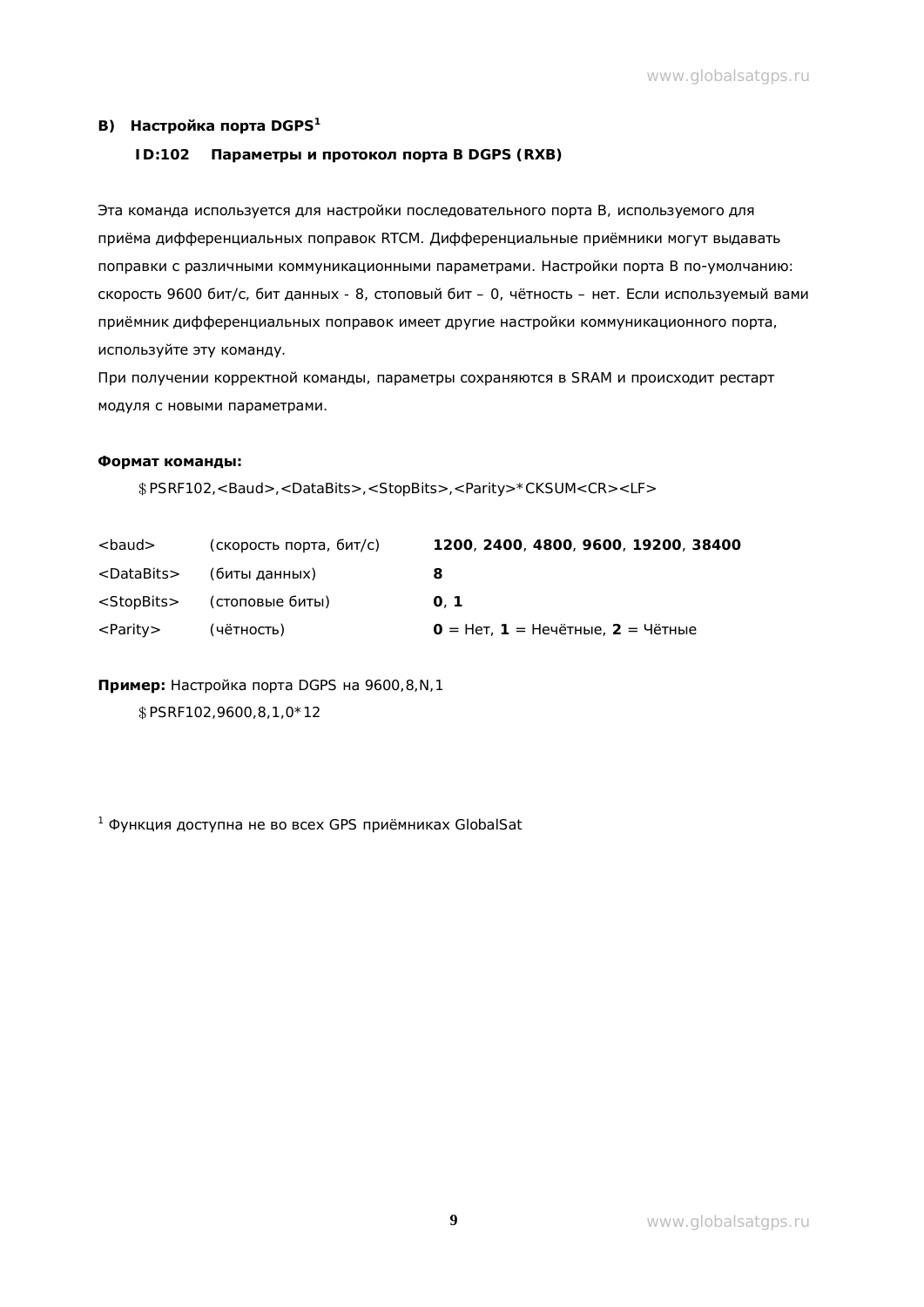# $\Gamma$ ) Управление выдаваемыми сообщениями NMEA и периодом выдачи **ID:103** Запрос сообщения NMEA и/или установка периода выдачи

Эта команда позволяет управлять выводом NMEA сообщений GGA, GLL, GSA, GSV, RMC и VTG. Используя эту команду, можно получить одно сообщение по запросу или задать период выдачи сообщений. Также можно включить/отключить вывод контрольной суммы в сообщениях, в зависимости от потребностей используемого программного обеспечения. Настройки вывода сообщений NMEA каждый раз сохраняются в памяти, поддерживаемой резервной батареей питания.

#### **ǼȖȘȔȈȚȒȖȔȈȕȌȣ:**

гPSRF103,<msg>,<mode>,<rate>,<cksumEnable>\*CKSUM<CR><LF>

| $<$ msq $>$                 | (сообщения)   | $0 = GGA$ , 1 = GLL, 2 = GSA, 3 = GSV,                       |
|-----------------------------|---------------|--------------------------------------------------------------|
|                             |               | $4 = RMC, 5 = VTG$                                           |
| $<$ mode $>$                | (режим)       | $0 = \text{периодично}$ , 1 = по запросу                     |
| <rate></rate>               | (период, сек) | $0 =$ откл., 255 = максимальное значение                     |
| <cksumenable></cksumenable> |               | (вывод контрольной суммы)    O =  отключить,  1  =  включить |

Пример 1: Одноразовый запрос сообщения GGA с контрольной суммой  $$$  PSRF103,00,01,00,01 \* 25

Пример 2: Задать период выдачи сообщения VTG с частотой 1 Гц с контрольной суммой \$PSRF103,05,00,01,01\*20

#### Пример 3: Отключить сообщение VTG

\$PSRF103,05,00,00,01\*21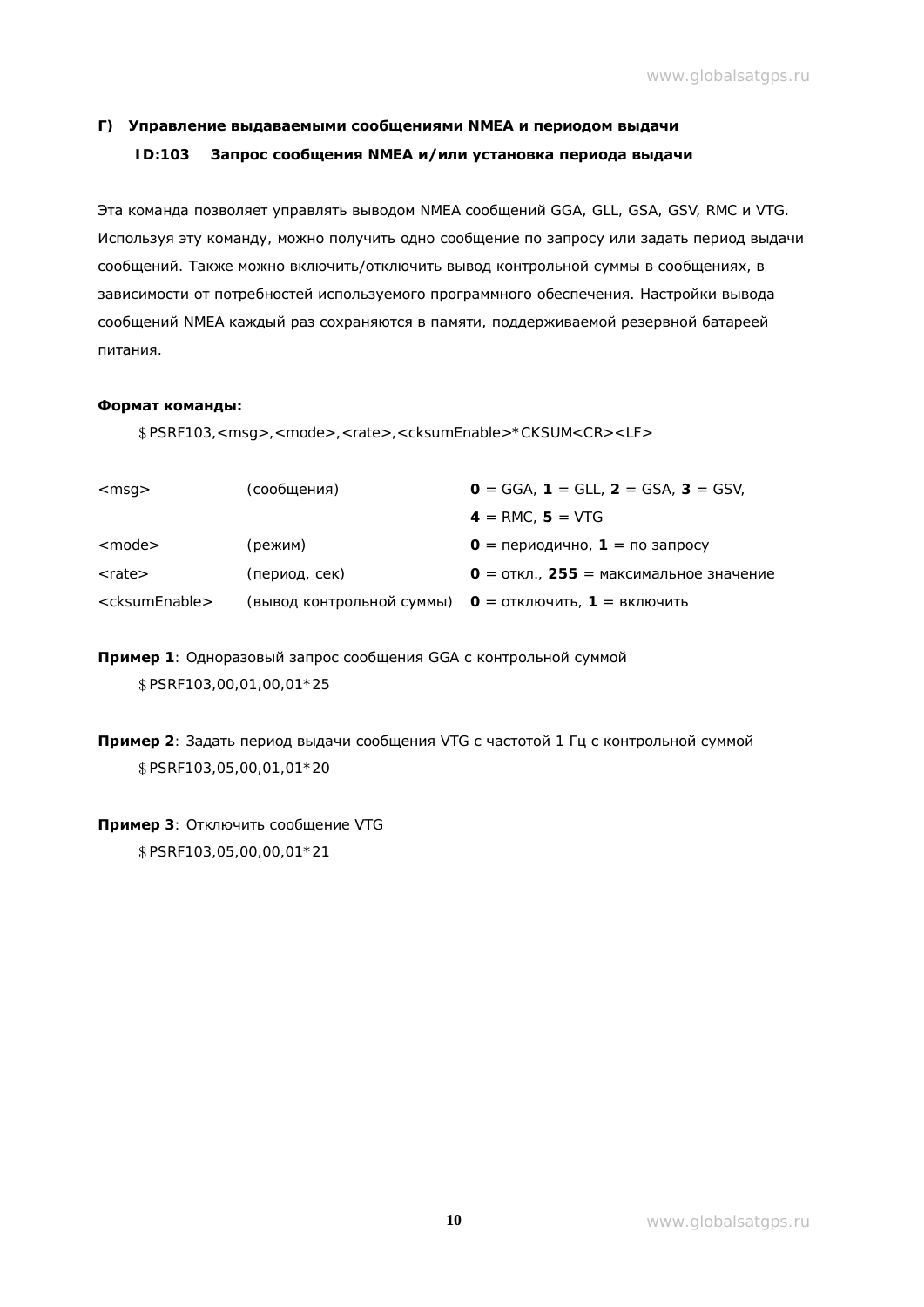#### **Д) Инициализация навигации** LLA

#### **ID:104 Параметры, необходимые для старта** (Lat/Lon/Alt)

Эта необязательная команда используется для инициализации GPS приёмника для обеспечения «тёплого старта» с помощью известных координат текущей позиции (широта, долгота, высота), даты и времени. Результатом данной инициализации является быстрый старт GPS приёмника (8 cek.).

При получении корректной команды, происходит рестарт модуля с использованием указанных данных в качестве базисных для поиска спутников и определения точной позиции.

#### **ǼȖȘȔȈȚȒȖȔȈȕȌȣ:**

гPSRF104,<Lat>,<Lon>,<Alt>,<ClkOffset>,<TimeOfWeek>,<WeekNo>,<chnlCount >, <ResetCfg>\*CKSUM<CR><LF>

| $<$ Lat $>$               | Широта позиции (может иметь знак)                                    | <b>FLOAT</b>       |
|---------------------------|----------------------------------------------------------------------|--------------------|
| $<$ Lon $>$               | Долгота позиции (может иметь знак)                                   | <b>FLOAT</b>       |
| $\langle$ Alt $>$         | Высота позиции (может иметь знак)                                    | <b>FLOAT</b>       |
| <clkoffset></clkoffset>   | Смещение часов приёмника в Гц. Если возможно, используйте О          |                    |
|                           | (последнее сохранённое значение). Иначе, для GSP1 значение           |                    |
|                           | по-умолчанию 75000, для GSP1/LX - 95000                              | INT <sub>32</sub>  |
| <timeof week=""></timeof> | Время GPS недели                                                     | UINT32             |
| <weekno></weekno>         | Номер GPS недели                                                     | UINT <sub>16</sub> |
|                           | (Номер и время GPS недели рассчитывается по UTC времени)             |                    |
| $\le$ chnlCount $>$       | Количество используемых каналов (1 - 12). Если производительность ЦП |                    |
|                           | модуля недостаточна, можно уменьшить количество используемых каналов |                    |
|                           | (по-умолчанию = 12)                                                  | <b>UBYTE</b>       |
| $<$ ResetCfg $>$          | Битовая маска                                                        | <b>UBYTE</b>       |
|                           | $0 \times 01$ = Данные валидны, тёплый/горячий старт = 1             |                    |
|                           | $0 \times 02 = 0$ чистить эфимерис, тёплый старт = 1                 |                    |
|                           | $0 \times 04 = 0$ чистить память, холодный старт = 1                 |                    |

Пример: Старт с использованием известных координат и времени.

гPSRF104,37.3875111,-121.97232,0,96000,237759,922,12,3\*37